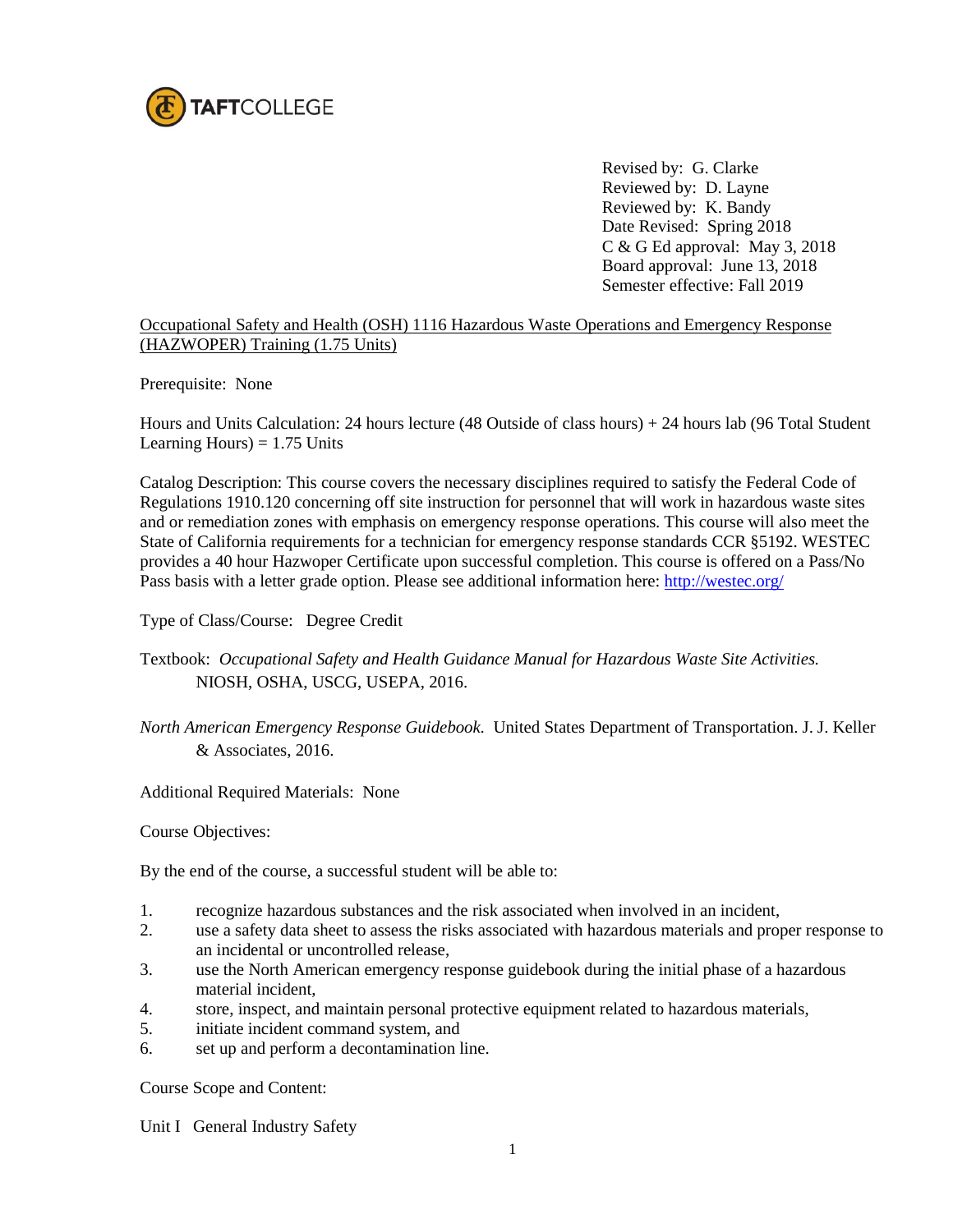

- A. Trenching and Excavations
	- B. Definitions
	- C. Hazards
	- D. Soil mechanics
	- E. Sloping, shoring, and shielding safeguards
- B. Confined Space
	- A. Definitions
	- B. Hazards
	- C. Personnel and responsibilities of team
- C. Energy Control Lockout/Tagout
	- A. Definitions
	- B. Types of energy
	- C. Methods of control
	- D. Locks and tags
	- E. Authorized person
- D. Machine Guarding
	- A. Definitions
	- B. Point of operation hazards
	- C. Types and methods of guarding
- E. Flammable Materials
	- A. Definitions
	- B. Upper and lower flammable/explosive limits
	- C. Safe handling
	- D. Proper storage
- F. Fire Prevention and Response
	- A. Definitions
	- B. Fire tetrahedron
	- C. Classes of fires
	- D. Use of fire extinguishers
- G. Electrical Safety
	- A. Electrical terms
	- B. Hazards of electricity
	- C. Effects of electrical current
- H. Personal Protective Equipment
	- A. Administrative controls
	- B. Engineering controls
	- C. Head protection
	- D. Eye and face protection
	- E. Fall protection
	- F. Hearing protection
	- G. Foot protection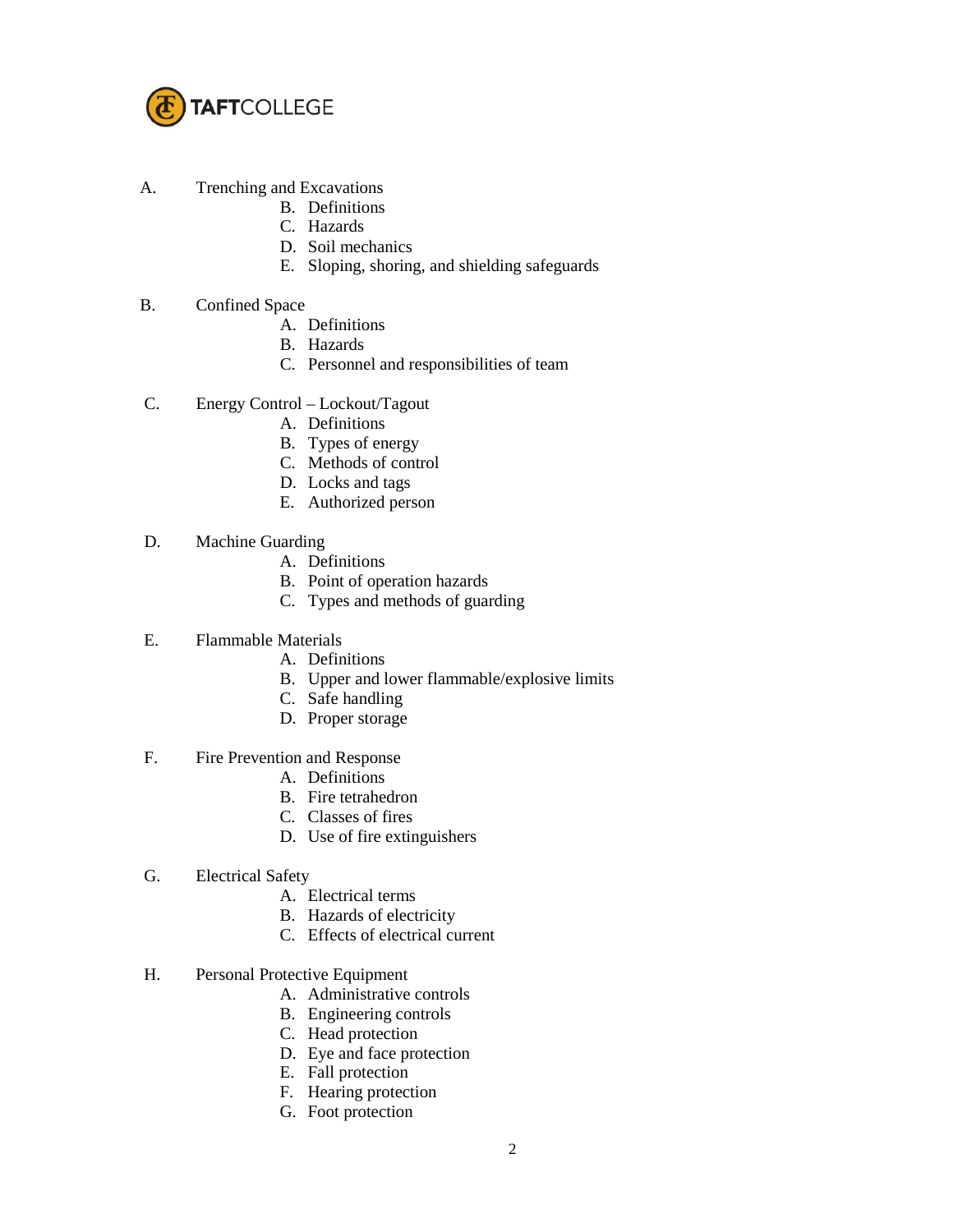

- H. Respiratory protection (supplied air and air purifying)
- I. Chemical suits
- I. Hazard Communication
	- A. Employer's requirements
	- B. Global harmonized system (GHS)
	- C. Safety data sheets (SDS)
- Unit II Hazardous Substance recognition and Identification
	- A. Recognition indicators
	- B. Identification methods
	- C. Chemical and toxicological behavior

Unit III Hazards of a Release

- A. Physical and health
- B. Routes of exposure
- C. Fatalities, injuries, and illness
- D. Potential outcomes
- E. Emergencies
- F. Property and environment
- G. Business impact

Unit IV HAZWOPER 29 Code of Federal Regulations (CFR) 1910.120

- A. Course Introduction
- B. Scope and Application
- C. Site Definitions
- D. Types of Releases
- E. Regulatory Requirements for Training
- F. Terminology and abbreviations

Unit V North American Emergency Response Guide (NAERG)

- A. Purpose
- B. Information Provided
- C. How to Use

Unit VI Roles of HAZMAT Team Members

- A. Recognizing Emergencies
- B. Notification process
- C. Reporting a release
- D. Isolation and Protection
- E. Responder levels
- F. Emergency response plan (ERP)
- G. Standard operating procedures
- Unit VII Environmental Protection Agency (EPA) Guidelines
	- A. Overview of Protection Requirements
	- B. Protective Methodologies
	- C. Choosing protective Measures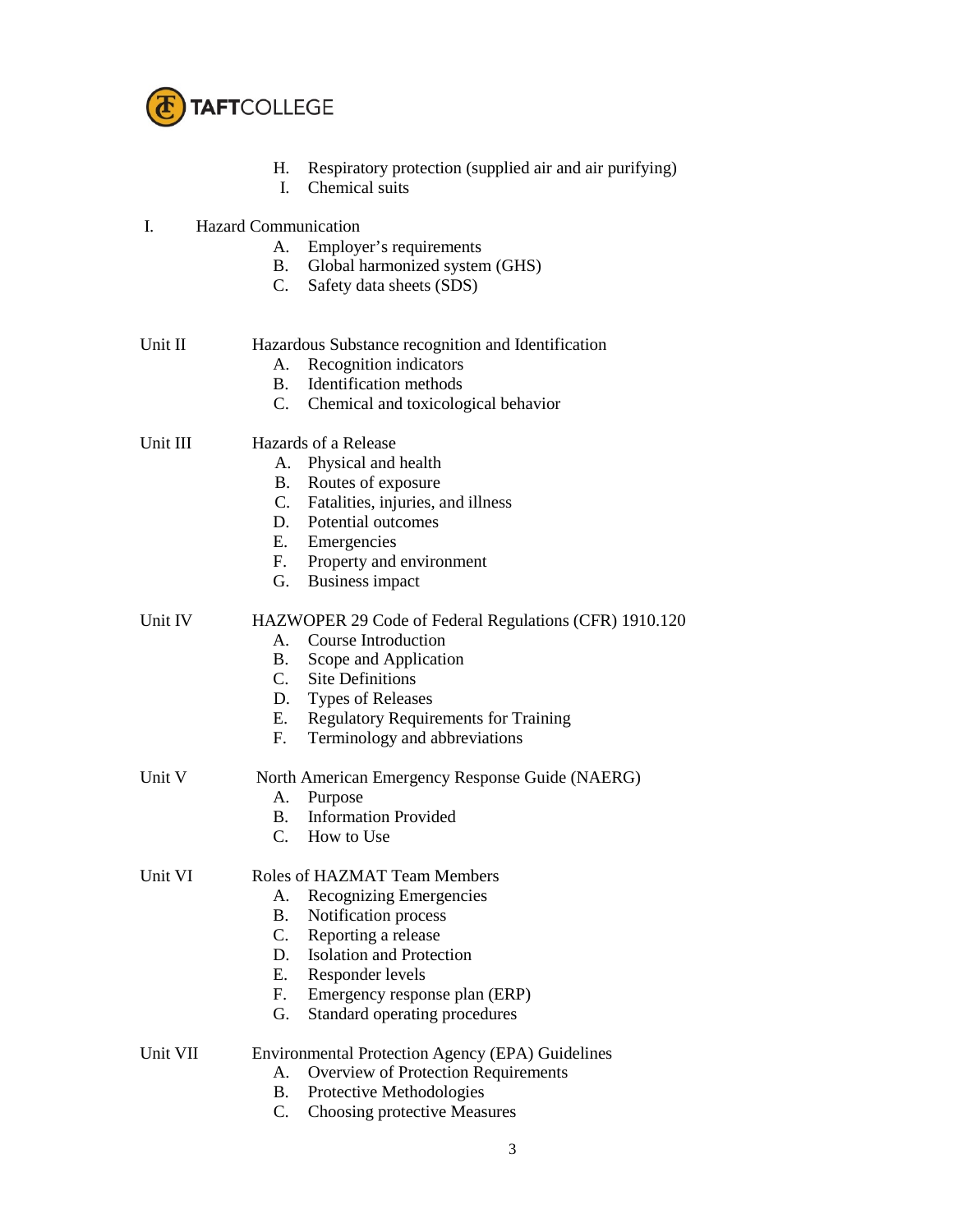

| Unit VIII | <b>Unified Command System</b><br>Definition<br>$A_{\cdot}$<br><b>B.</b><br>Functions<br>$C_{\cdot}$<br><b>Incident Command Structure</b><br>D.<br>National interagency incident management system<br>E.<br>Reporting and Relieving Protocols<br>F.<br><b>Assuming Positions</b>                            |
|-----------|------------------------------------------------------------------------------------------------------------------------------------------------------------------------------------------------------------------------------------------------------------------------------------------------------------|
| Unit IX   | <b>Control Operations</b><br>Site characterization and analysis<br>A.<br>B <sub>r</sub><br>Evacuation<br>$C_{\cdot}$<br>Shelter in-place<br>Control zones<br>D.<br>E.<br>Security<br>Communication system<br>F.<br>G.<br>Control, containment, and/or confinement operation of released hazardous material |
| Unit X    | Safety and Health Program<br>Medical surveillance<br>А.<br><b>B.</b><br>Monitoring                                                                                                                                                                                                                         |
| Unit XI   | Decontamination<br>A.<br>Contamination and exposure<br><b>B.</b><br>Methods<br>C.<br>Disposal                                                                                                                                                                                                              |
| Unit XII  | Handling Drums and Containers                                                                                                                                                                                                                                                                              |
| Unit XIII | Termination<br>Debriefing<br>A.<br>Critique of response<br><b>B.</b><br>C.<br>Recordkeeping                                                                                                                                                                                                                |

## Lab Content:

- 1. Field response to simulated hazardous waste spill and gas release
- 2. Institution of the Incident Command system
- 3. Set up and practice decontamination techniques
- 4. Use of NAERG in a field situation
- 5. Tabletop scenarios for decision-making practice in response to HAZMAT spills and releases

Learning Activities Required Outside of Class: 48 hours of Homework

The students in this class will spend a minimum of 60 hours outside of the regular class time doing the following:

1. Studying assigned text, handout materials, and class notes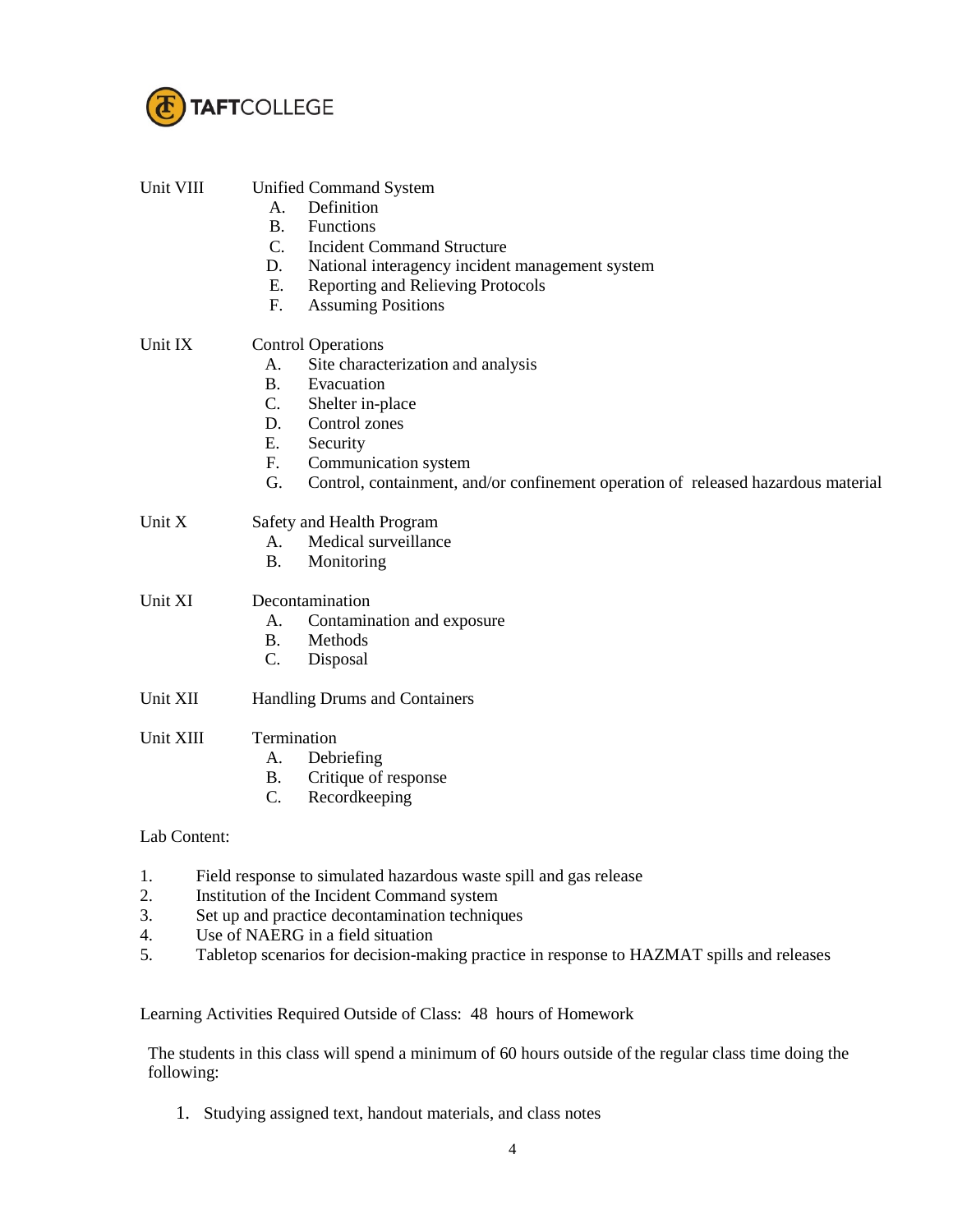

- 2. Reviewing and preparing for quizzes and examinations
- 3. Reviewing case studies
- 4. Completing written assignments and projects

Methods of Instruction:

- 1. Lecture<br>2. In-class
- In-class workshops
- 3. Activities
- 4. Demonstrations<br>5. Case Studies
- Case Studies

Methods of Evaluation:

- 1. Written final exam<br>2. Performance observed
- 2. Performance observation<br>3 Participation
- Participation
- 4. Quizzes
- 5. Role Playing
- 6. Group Projects

Supplemental Data:

| TOP Code:                    | 095670: Indus Occupational Safe Health |
|------------------------------|----------------------------------------|
| <b>SAM Priority Code:</b>    | C: Clearly Occupational                |
| <b>Distance Education:</b>   | Not Applicable                         |
| Funding Agency:              | Y: Not Applicable(funds not used)      |
| Program Status:              | 2: Stand-alone                         |
| Noncredit Category:          | Y: Not Applicable, Credit Course       |
| <b>Special Class Status:</b> | N: Course is not a special class       |
| <b>Basic Skills Status:</b>  | N: Course is not a basic skills course |
| Prior to College Level:      | Y: Not applicable                      |